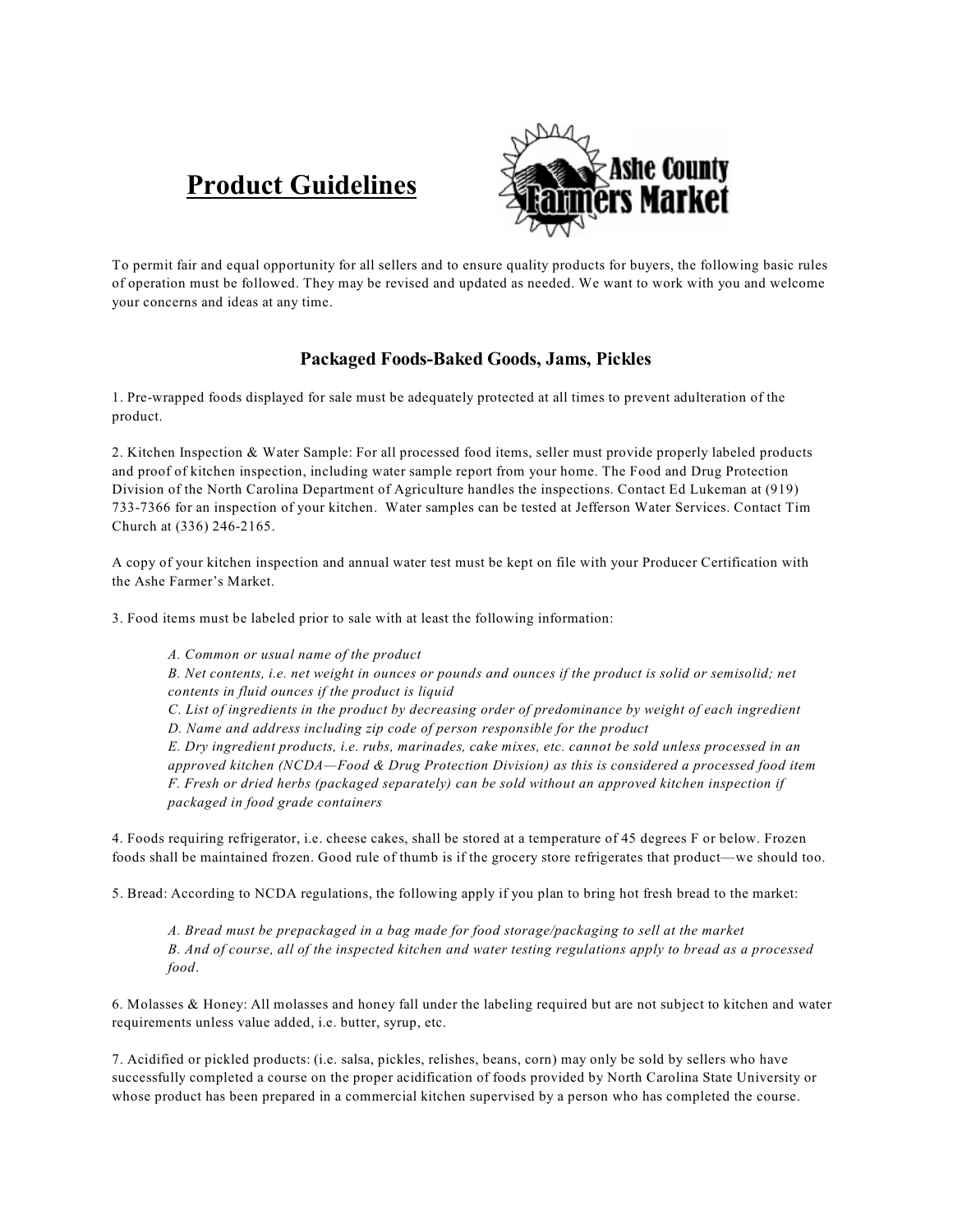8. Jams & Jellies :The sale of food products with a high osmotic pressure (high sugar content) such as jams, jellies and preserves are permitted. All jams, jellies, and preserves are to be processed in boiling water bath according to current USDA guidelines to ensure safety. Contact Ashe County Extension Center at (336) 846-5850 for this information.

9. Packaged food products may not contain meat or cheese either cooked or raw unless prepared under the supervision of a USDA Inspector per USDA regulations.

10. Recalling of Products: It is recommended that the producer provide a way to recall his/her products from buyers should the need arise. Some examples:

*A. Number each container to indicate the batch (corresponds with number/record you keep at home). B. Asking people to sign a log when they purchase the item(s) (you could ask customers to do this and have a drawing once a week and give away a free product).*

11. Food cannot be prepared on-site at the Farmers Market.

Should questions or particular problems arise concerning processing or labeling, contact the Food and Drug Protection Division of the North Carolina Department of Agriculture (919) 733-7366 or the Ashe County Center of North Carolina Cooperative Extension (336) 846-5850

#### **Meat**

1. The Market Manager and a member of the Board of Directors reserve the right to make an on farm inspection of any vendor selling meat.

2. All vendors selling meat at the Market must retain a copy of their USDA Meat Handler's license and provide a copy to the Market Manager.

3. Meat should be kept in coolers or freezers while at the Market.

- *A. Coolers or freezers must be clean, undamaged, undented and free of rust.*
- *B. Freezers/refrigerators should be less than 40 inches tall.*

4. Meat which is frozen when picked up from the processor must remain frozen.

5. Meat may be sold fresh (not frozen) only if picked up fresh from the processor within a 72 hour period. Vendor must provide Market Manager with a dated slaughter receipt to prove when meat was processed.

6. All meat sold must be processed, packaged and labeled according to USDA guidelines.

7. Purchase of Animals for Slaughter

*A. Meat from animals purchased at livestock sales may not be sold at the Market B. Animals (with the exception of poultry and rabbits) purchased for slaughter should be on the vendor's farm for at least 3 months prior to butchering the animal and sale of the meat at the Market. Poultry and rabbits should be on the vendor's farm at least 6 weeks prior to slaughter. C. Producer should keep records of livestock purchased and processed. The Market Manager and Board of Directors reserves the right to ask for proof of purchase/breeding of animals for meat sold at the Market.*

8. Meat may not be marketed as "humanely raised", "free range", "pasture raised", "naturally raised" or "grass fed" if the animals are confined in a feed lot or building.